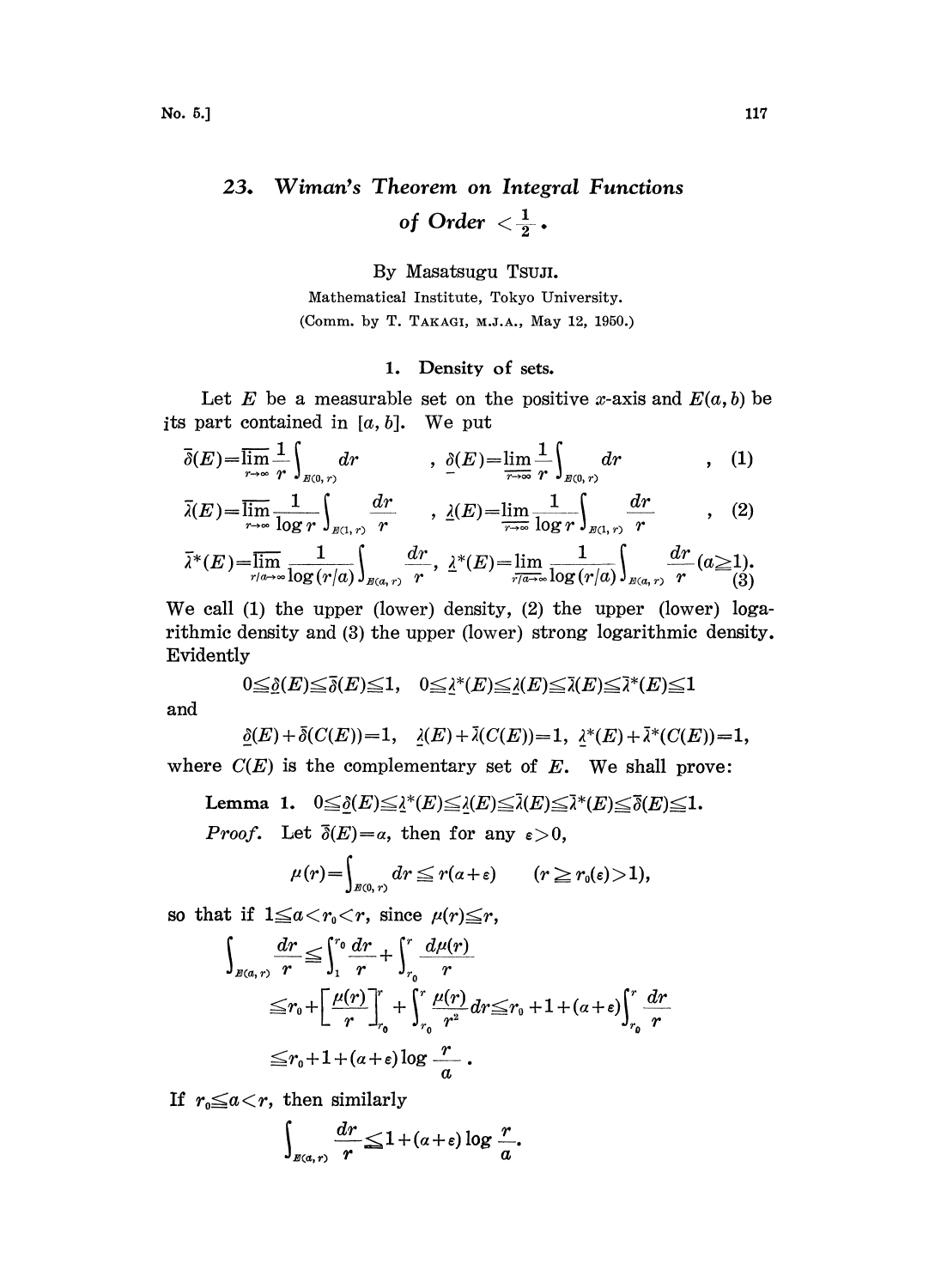From this we have

$$
\bar{\lambda}^*(E) \leq a = \bar{\delta}(E).
$$

Similarly, we can prove  $\partial(E) \leq \bar{\lambda}^*(E)$ , q.e.d.

### 2. Main theorem.

Let 
$$
f(z)
$$
 be an integral function of order  $\rho(0 < \rho < \frac{1}{2})$  and

$$
m(r) = \lim_{|z|=r} |f(z)|, \qquad M(r) = \max_{|z|=r} |f(z)|.
$$

Then Wiman proved that there exists  $r_n \to \infty$ , such that  $m(r_n) \to \infty$ . Besicovitch and Pennycuick<sup>1)</sup> proved that

$$
\overline{\delta}[E(\log m(r)) > r^{\rho - \epsilon})] \ge 1 - 2\rho \text{ for any } \epsilon > 0
$$
 (4)

and that there exists an integral function of any order  $\rho(0<\rho<1)$ , such that

$$
\underline{\delta}[E(\log m(r)) - r^{\rho-\epsilon}] = 0 \quad \text{for any} \quad \epsilon > 0, \tag{5}
$$

where  $E(\log m(r) > a)$  is the set of r, such that  $\log m(r) > a$ . We shall prove

**Theorem 1.** (Main theorem). Let  $f(z)$  be an integral function of order  $\rho(0 < \rho < \frac{1}{2})$ , then

 $\bar{\lambda}^*$ [E (log m(r) > r<sup>e-s</sup>)]  $\geq$ 1 - 2*p*  $(i)$ 

for any  $\varepsilon > 0$ .

(ii) If 
$$
\lim_{r \to \infty} \frac{\log M(r)}{r^{\rho}} = \infty
$$
, then  
 $\bar{\lambda}^*[E(\log m(r)) \geq k r^{\rho})] \geq 1 - 2\rho$ 

for any  $k>0$ .

(iii) There exists an integral function of any order  $\rho(0 < \rho < \frac{1}{2})$ , such that

$$
\bar{\lambda}[E(\log m(r)) > r^{\rho-\varepsilon})] < 1-2\rho, \quad 0 < \varepsilon < \rho(1-2\rho).
$$

(4) follows from (i) by Lemma 1.

# 3. Some lemmas.

Let D be a domain on the z-plane, which contains  $z=0$  and  $z=\infty$ belongs to its boundary A. Let  $D<sub>r</sub>$  be the part of D, which is contained in  $|z| < r$ . Then  $D_r$  consists of at most a countable number of connected domains. Let  $D_r^0$  be the connected one, which contains  $z=0$  and  $\theta_r$  be the part of the boundary of  $D_r^0$ , which lies on  $|z|=r$ .

<sup>1)</sup> A. S. Besicovitch: On integral functions of order  $\langle 1$ . Math. Ann. 97 (1927). Besicovitch's proof is valid only for functions of regular growth. The general case was proved by K. Pennycuick: On a theorem of Besicovitch Jour. London Math. Soc. 10 (1935). Bokjellberg: On certain integral and harmonic functions. Thèse. Upsala (1984). M. Inoue: Sur le module minimum des fonctions sousharmoniques et des fonctions entières d'ordre $\lt_{\frac{1}{2}}$ . Mem. Fac. Sci. Kyusyu Univ. ser. A. Vol. IV. No. 2 (1949).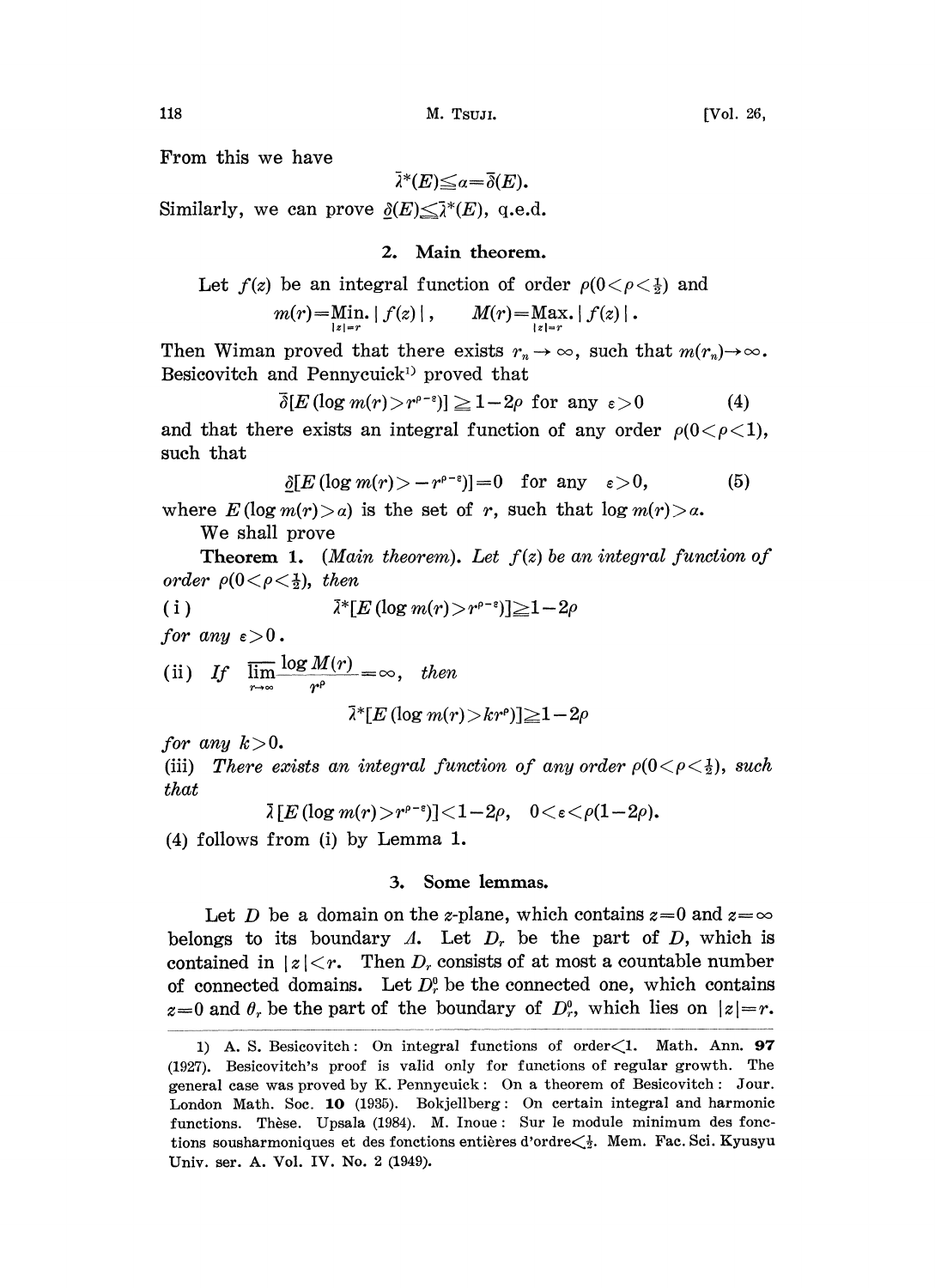Then  $\theta_r$  consists of at most a countable number of arcs  $\{\theta_r^{(i)}\}$  and let  $r\theta(r)$  be the maximum of lengths of these arcs. We define  $\bar{\theta}(r)$  as follows. If  $|z|=r$  meets A, then we put  $\bar{\theta}(r)=\theta(r)$  and if  $|z|=r$ does not meet A and is contained entirely in D, then we put  $\bar{\theta}(r) = \infty$ . Let  $u_r(z)$  be a harmonic function in  $D_r^0$ , such that  $u_r(z)=0$  at regular points on the boundary at  $D_r^0$ , which lies in  $|z| \leq r$  and  $u_r(z)=1$  on  $\theta_r$ . Then  $u_r(z)$  is the harmonic measure of  $\theta_r$  with respect to  $D_r^0$ . I have proved in the former paper<sup>2)</sup> that

$$
u_r(z) \leq \text{const.} \ e^{-\pi \int_{2|z|}^{\frac{r}{2}} \frac{dr}{r \theta(r)}}, \tag{6}
$$

where const, is a pure numerical constant.

Let E be the set of r, such that  $|z|=r$  meets A, then  $\bar{\theta}(r) \leq 2\pi$  for  $r \in E$  and  $\bar{\theta}(r) = \infty$  otherwise, so that

Lemma 2.

$$
u_r(z) \leq \text{const.} \ \ e^{-\frac{1}{2} \int_{B(2|z|, r/2)} \frac{dr}{r}} \qquad (r > 4 |z|).
$$

Beurling<sup>3</sup> proved that

$$
u_r(z) \leq 2e^{-\frac{1}{2}\int_{B(|z|, r)} \frac{dr}{r}}, \tag{7}
$$

but since we shall use (6) latter and Lemma 2 suffices for the later proof, we use Lemma 2 instead of (7).

**Lemma 3.** Let  $E$  be a closed set on the positive real axis of the z-plane, such that

 $\lambda^*(E) > a$ 

and  $u_r(z)$  be a harmonic function in  $|z|< r$ , except on  $E(0, r)$ , such that  $u_r(z)=0$  on  $E(0, r)$  at its regular points and  $u_r(z)=1$  on  $|z|=r$ . Then

$$
u_r(z) \leq \text{const.} \left(\frac{|z|}{r}\right)^{\frac{\alpha}{2}}, \quad \text{if} \ \ r \geq k_0 |z|, \ |z| \geq 1,
$$

where  $k_0$  is a certain constant ( > 1).

*Proof.* Since  $\frac{\lambda^*(E)}{|\mathcal{Z}|} \geq a$ , we have if  $\frac{r}{|\mathcal{Z}|} \geq k_0$ ,

$$
\int_{\mathbb{R}^2\{z\},\;r/2\}}\frac{dr}{r}\geq a\log\frac{r}{|z|}\qquad(|z|\geq 1),
$$

so that by Lemma 2,

<sup>2)</sup> M. Tsuji: A theorem on the majoration of harmonic measure and its applications. Tohoku Math. Jour. 3 (1951).

<sup>3)</sup> Beurling: Etudes sur un problème de majoration. Thèse Upsala (1933). M. Inoue : Une ètude sur les fonctions sousharmoniques et ses applications aux fonctions holomorphes. Mem. Fac. Sci. Kyusyu Univ. (1943).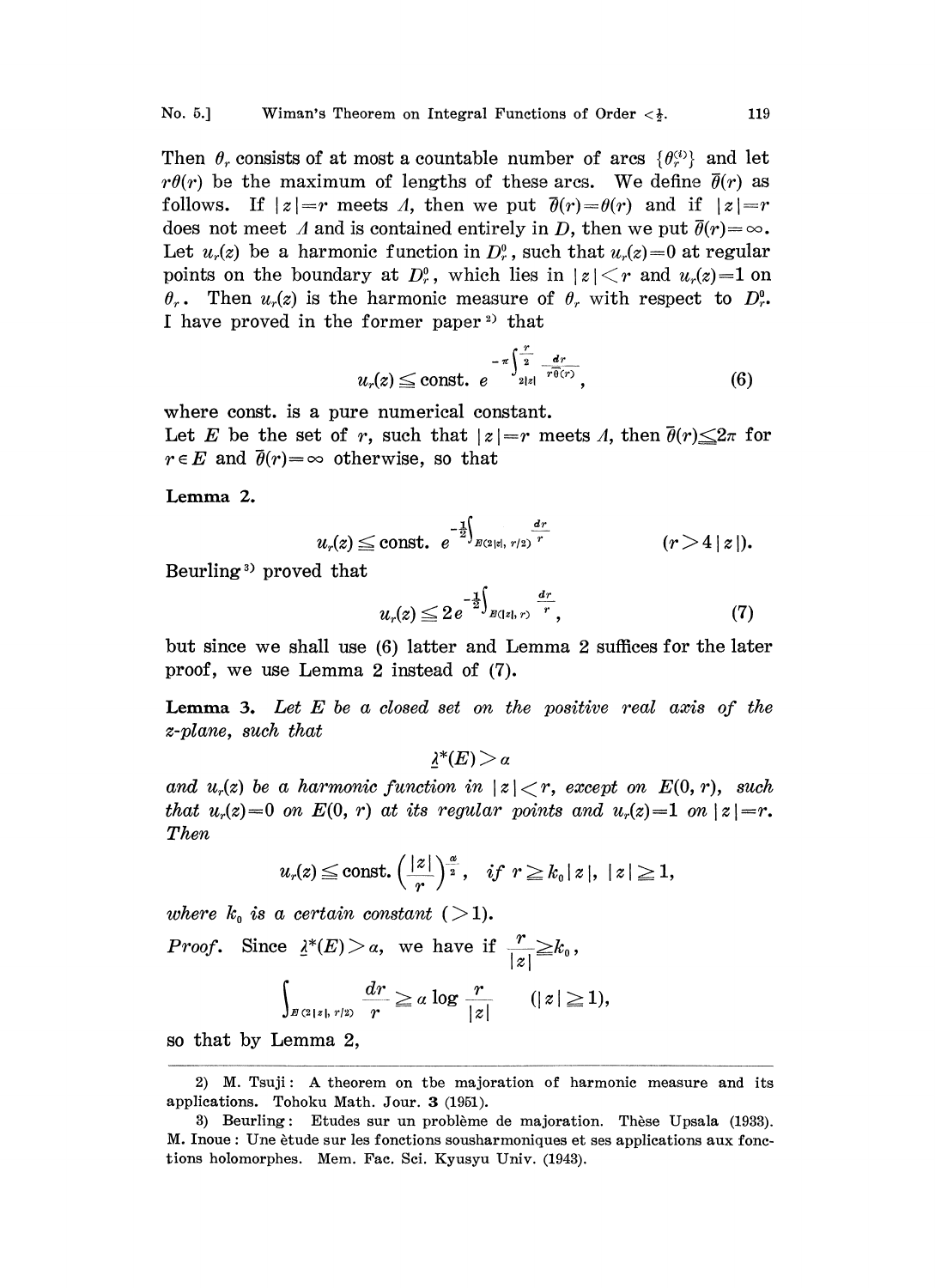120 M. TSUJI. [Vol. 26,

$$
u_r(z) \leq \text{const.} \left(\frac{|z|}{r}\right)^{\frac{\alpha}{2}} \left(r \geq k_0 |z|, |z| \geq 1\right).
$$

**Lemma 4.** Let  $E$  be a closed set on the positive real axis of the z-plane, such that

$$
\underline{\lambda}^*(E) > 2k \quad (0 < k < \frac{1}{2}).
$$

Then there exists a harmonic function  $u(z) > 0$  outside E, such that  $u(r) = r^k$  on E at its regular points and

$$
0\!<\!u(z)\!\leq\!\mathrm{const.}\mid z\!\mid^k\quad(|\,z\,|\geq1).
$$

**Proof.** Let  $u_r(z)$  be the harmonic function defined by Lemma 3 and  $v_r(z)$  be a harmonic function outside E, such that  $v_r(z)=0$  on  $E(0, r)$ and  $v_r(z)=1$  on  $E-E(0, r)$  at its regular points. Then

 $v_r(z) \leq u_r(z)$  in  $|z| < r$ .

We take  $k_1$ , such that

$$
\underline{\lambda}^*(E) > 2k_1 > 2k \qquad (k_1 > k),
$$

then by Lemma 3,

$$
v_r(z) \leq u_r(z) \leq \text{const.} \left(\frac{|z|}{r}\right)^{k_1} \quad (r \geq k_0 |z|, |z| \geq 1), \qquad (8)
$$

so that the integral

$$
u(z) = k \int_0^\infty v_r(z) r^{k-1} dr^{4}
$$
 (9)  
converges and represents a harmonic function outside E.

Let  $z=r_0$  be a regular point of E, then if z tends to  $r_0$  from the outside of E, then  $\lim v_r(z)=v_r(r_0)$ .

Since  $v_r(z)$  is majorated by (8), we have by Lebesgue's theorem,

$$
\lim_{z \to r_0} u(z) = k \int_0^\infty v_r(r_0) r^{k-1} dr = k \int_0^{r_0} r^{k-1} dr = r_0^k,
$$
 (10)

so that  $u(r)=r^k$  on E at its regular points.

Since 
$$
0 \le v_r(z) \le 1
$$
, we have from (9),  
\n $u(z) \le k \int_0^{k_0 + z_1} r^{k-1} dr + k \int_{k_0 + z_1}^{\infty} v_r(z) r^{k-1} dr$   
\n $\le (k_0 |z|)^k + \text{const.} \int_{k_0 + z_1}^{\infty} \left(\frac{|z|}{r}\right)^{k_1} r^{k-1} dr = (k_0 |z|)^k + \text{const.} |z|^k \int_{k_0}^{\infty} \frac{dt}{t^{1+k_1-k}}$   
\n $(r = |z| t)$ 

 $\leq$  const.  $|z|^k$ .

## 4. Proof of the main theorem.

Let

$$
f(z) = \prod_{n=1}^{\infty} \left(1 - \frac{z}{a_n}\right)
$$

<sup>4)</sup> The expression of  $u(z)$  in the form (9) and the proof of (10) are suggested to the author by A. Mori.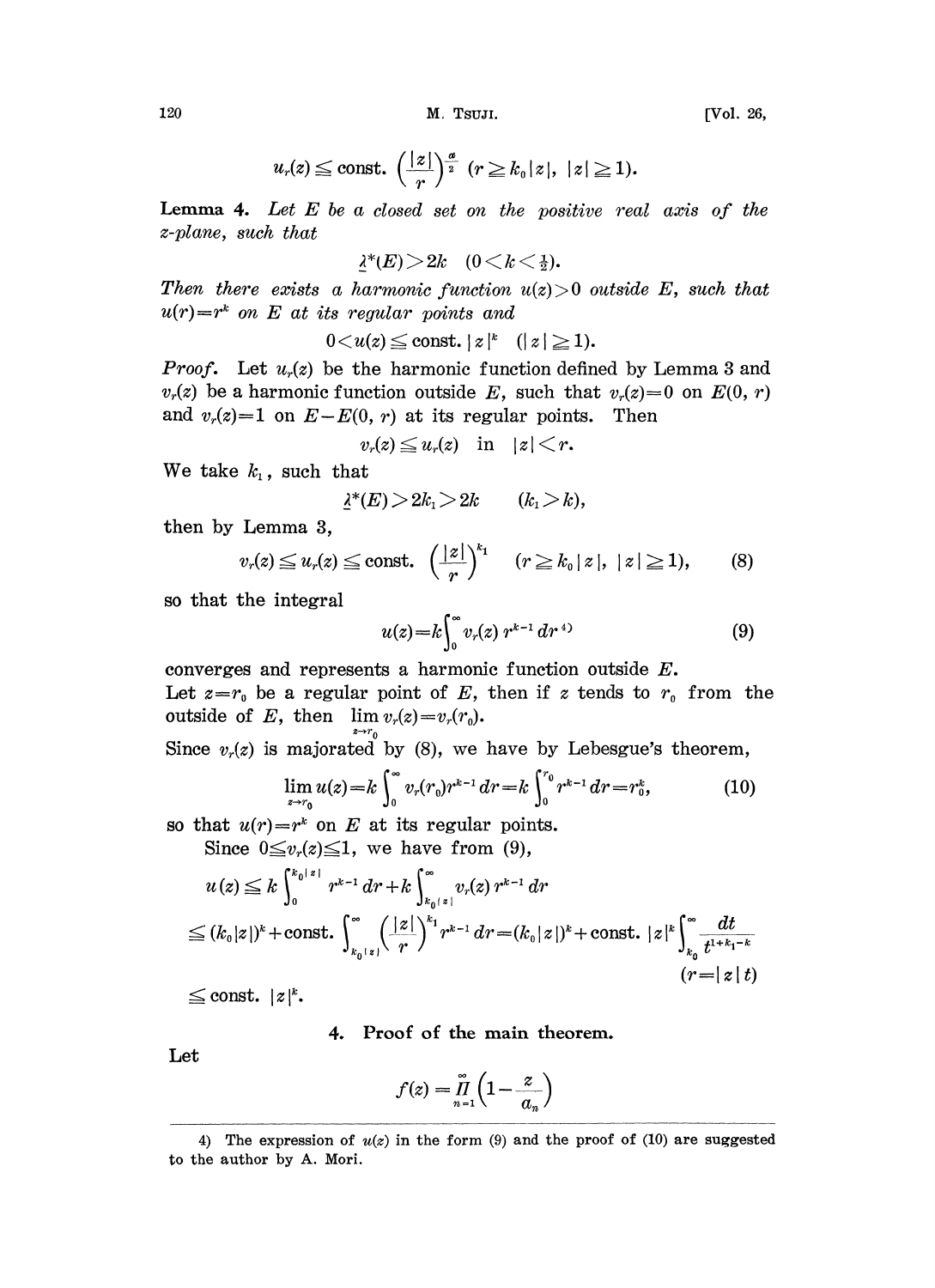be an integral function of order  $\rho(0 < \rho < \frac{1}{2})$ , then since

$$
\prod_{n=1}^{\infty} \left| 1 - \frac{r}{|a_n|} \right| \leq m(r) \leq M(r) \leq \prod_{n=1}^{\infty} \left( 1 + \frac{r}{|a_n|} \right)
$$

we may suppose, for the proof, that all  $a_n$  are positive, so that  $m(r) = \prod_{n=1}^{n} \left| 1 - \frac{r}{a} \right| = |f(r)|$ ,  $M(r) = \prod_{n=1}^{n} \left( 1 + \frac{r}{a} \right) = f(-r)$ ,  $(a_n > 0)$ 

$$
m(r) = \prod_{n=1}^{n} \left| 1 - \frac{1}{a_n} \right| = |f(r)|, \ \ M(r) = \prod_{n=1}^{n} \left( 1 + \frac{1}{a_n} \right) = f(-r), \ \ (a_n)
$$
\n(i) Let

$$
E = E (\log m(r) \leq r^{\rho_1}) \quad (\rho_1 = \rho - \varepsilon) \tag{11}
$$

and suppose that

$$
\underline{\lambda}^*(E) > 2\rho \, (>2\rho_1), \tag{12}
$$

so that

$$
\underline{\lambda}(E) \ge \underline{\lambda}^*(E) > 2\rho \,. \tag{13}
$$

We construct a harmonic function  $u(z)$  by Lemma 4, with  $k = \rho_1$ , such that  $u(r) = r^{p_1}$  on E at its regular points, then

 $u(-R) \leq$  const.  $R^{\rho_1}$   $(R \geq 1)$ .

Since  $\rho_1 < \rho$ , there exists  $R_0$ , such that

$$
\log M(R_0)-u(-R_0)=\log|f(-R_0)|-u(-R_0)\geq 0.
$$

Let  $u_r(z)$  be defined as in Lemma 3, then since

$$
\log |f(r)| - u(r) = \log m(r) - r^{p_1} \leq 0
$$
 on E,

we have

$$
\log |f(r)| - u(r) = \log m(r) - r^{r_1} \leq 0 \text{ on } E,
$$
  

$$
\log |f(z)| - u(z) \leq \log M(r)u_r(z) \text{ in } |z| < r,
$$

so that by Lemma 2,

$$
0 < \log |f(-R_0)| - u(-R_0) \le \log M(r)u_r(-R_0)
$$
  

$$
\le \text{const.} \log M(r) e^{-\frac{1}{2} \int_{B(2R_0, r/2)} \frac{dr}{r}} \qquad (r > 4R_0),
$$

hence

$$
\frac{1}{2}\int_{\mathbb{B}(2R_0 r/2)}\frac{dr}{r}\leq \text{const.}+\log\log M(r).
$$

From this we have

$$
\bar{\lambda}(E) = \overline{\lim_{r \to \infty}} \ \frac{1}{\log r} \int_{_{B(1, r)}} \frac{dr}{r} \leq 2\rho,
$$

which contradicts (13). Hence  $\lambda^*(E) \leq 2\rho$ , so that

$$
\overline{\lambda}^*[(E(\log m(r)) > r^{\rho - \epsilon})] \geq 1 - 2\rho. \tag{14}
$$

(ii) Suppose that

$$
\overline{\lim_{r \to \infty}} \frac{\log M(r)}{r^{\rho}} = \infty
$$
\n(15)

and let

and let  
\n
$$
E = E(\log m(r) \leq kr^{\rho}) \qquad (k > 0)
$$
\nand suppose that  
\n
$$
\lambda^*(E) > 2\rho.
$$
\n(16)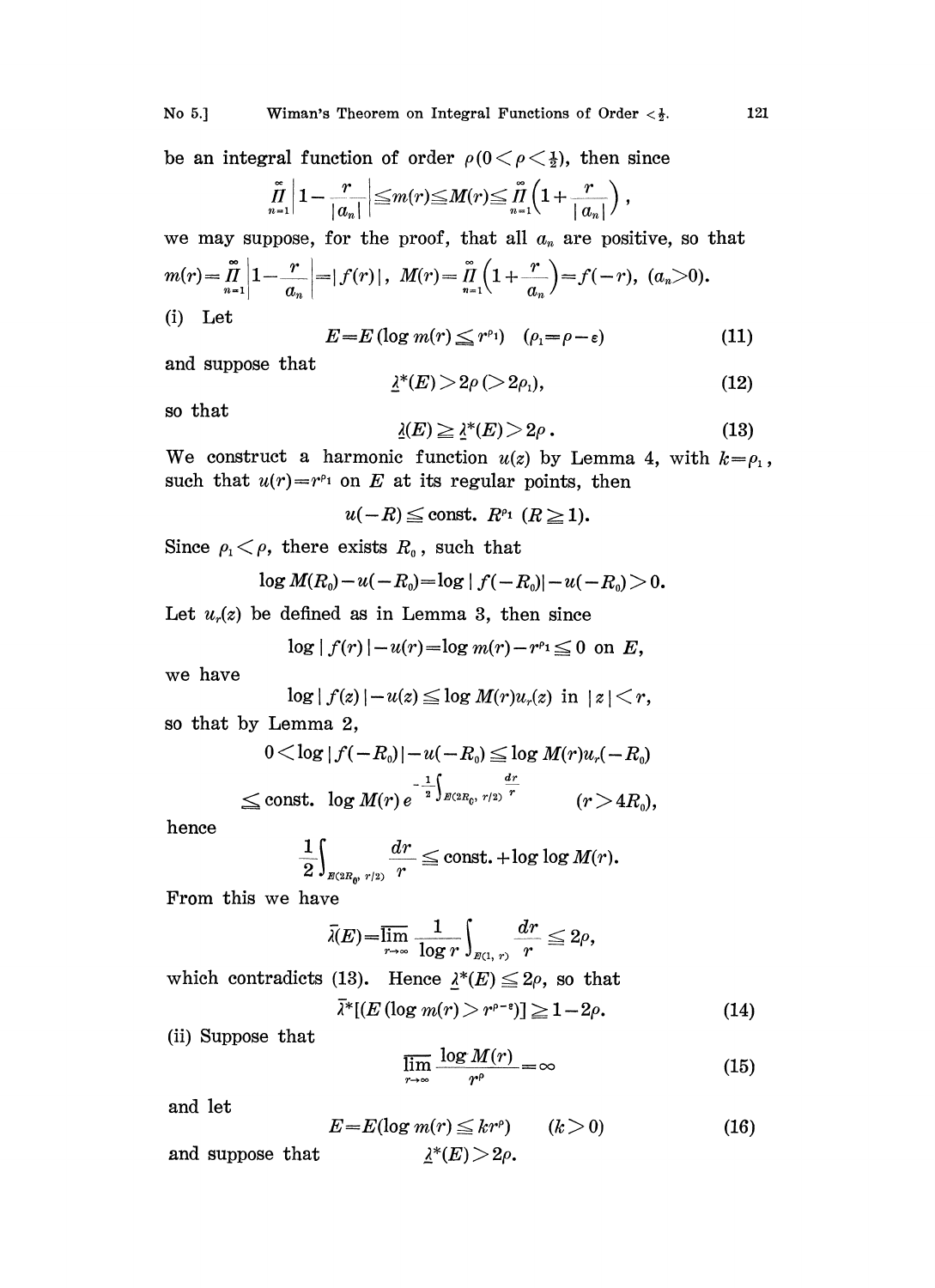Then we construct a harmonic function  $u(z)$  by Lemma 4, such that  $u(r) = kr^{\rho}$  on E at its regular points, then by Lemma 4,<br>  $u(-R) \leq$  const.  $R^{\rho}$ .

$$
u(-R)\leqq {\rm const.}\ \ R^\rho\,.
$$

By (15), there exists  $R_0$ , such that

$$
\log M(R_0)-u(-R_0)=\log|f(-R_0)|-u(-R_0)>0.
$$

From this we proceed similarly as in (i) and we can prove that<br>  $\bar{\lambda}^*[E(\log m(r) > kr^{\rho})] \geq 1-2\rho$  for any  $k > 0$ .

$$
\bar{k}^*[E(\log m(r) > kr^\rho)] \geq 1-2\rho \quad \text{for any} \quad k > 0.
$$

(iii) Next we shall prove that there exists an integral function of order  $\rho(0 < \rho < \frac{1}{2})$ , such that

$$
\overline{\lambda}[E(\log m(r) > r^{\rho-\epsilon})] < 1-2\rho, \quad (0 < \epsilon < \rho(1-2\rho).
$$

Since  $0 \lt \varepsilon \lt \rho(1-2\rho)$ ,

$$
\rho\!-\!\varepsilon\!>\!2\rho^{\rm z}\!>\!0\,,\quad \frac{1\!-\!2\rho}{2\rho}\!\!>\!\frac{\varepsilon}{\rho-\varepsilon}\,.
$$

We choose  $\delta$ , such that  $\frac{1-2\rho}{2\rho} > \delta > \frac{\varepsilon}{\rho-\varepsilon}$ , then

$$
\frac{\delta}{1+\delta}<1-2\rho,\ \frac{1}{\rho}(1+\delta)(\rho-\varepsilon)=1+s\quad(s>0). \hspace{1.5cm} (17)
$$

Let

$$
n_{i+1} = \left[e^{n_i^{\frac{s}{2}}}\right] \quad (i=1, 2, \ldots), \tag{18}
$$

where  $[x]$  is the integral part of x and we choose  $n_1$  so large that  $1 < n_1 < n_2 < \cdots < n_i \rightarrow \infty$ .

Let  $P_i$  be a point on the curve  $y=x^k$   $(k=\frac{1}{\rho}>1)$ , whose  $x=n_i$ . We connect  $P_i$ ,  $P_{i+1}$  by a rectilenear segment  $L_i$ , whose equation is

$$
y = a_i x - \beta_i , \qquad (19)
$$

where

$$
a_i = \frac{n_{i+1}^k - n_i^k}{n_{i+1} - n_i} \sim n_{i+1}^{k-1}, \quad \beta_i = \frac{n_{i+1}^k n_i - n_i^k n_{i+1}}{n_{i+1} - n_i}, \quad (20)
$$

so that

$$
\frac{\beta_i}{a_i} = n_i - \eta_i \quad (\eta_i > 0), \tag{21}
$$

$$
\eta_i = \frac{n_i^k (n_{i+1} - n_i)}{n_{i+1}^k - n_i^k} \sim \frac{n_i^k}{n_{i+1}^{k-1}} \to 0 \quad (i \to \infty).
$$
 (22)

By (19),  $n_i \leq x \leq n_{i+1}$  is mapped on  $n_i^k \leq y \leq n_{i+1}^k$ . Let

$$
f(z) = \prod_{n=1}^{\infty} \left( 1 - \frac{z}{a_n} \right),\tag{23}
$$

where  $a_n = a_i n - \beta_i \quad (n_i \leq n \leq n_{i+1}).$ The curve, which is composed of  $L_i$  (i=1, 2, ...) is called the curve of roots of  $f(z)$  in Besicovitch's paper.

Since  $L_i$  lies above the curve  $y=x^k$ ,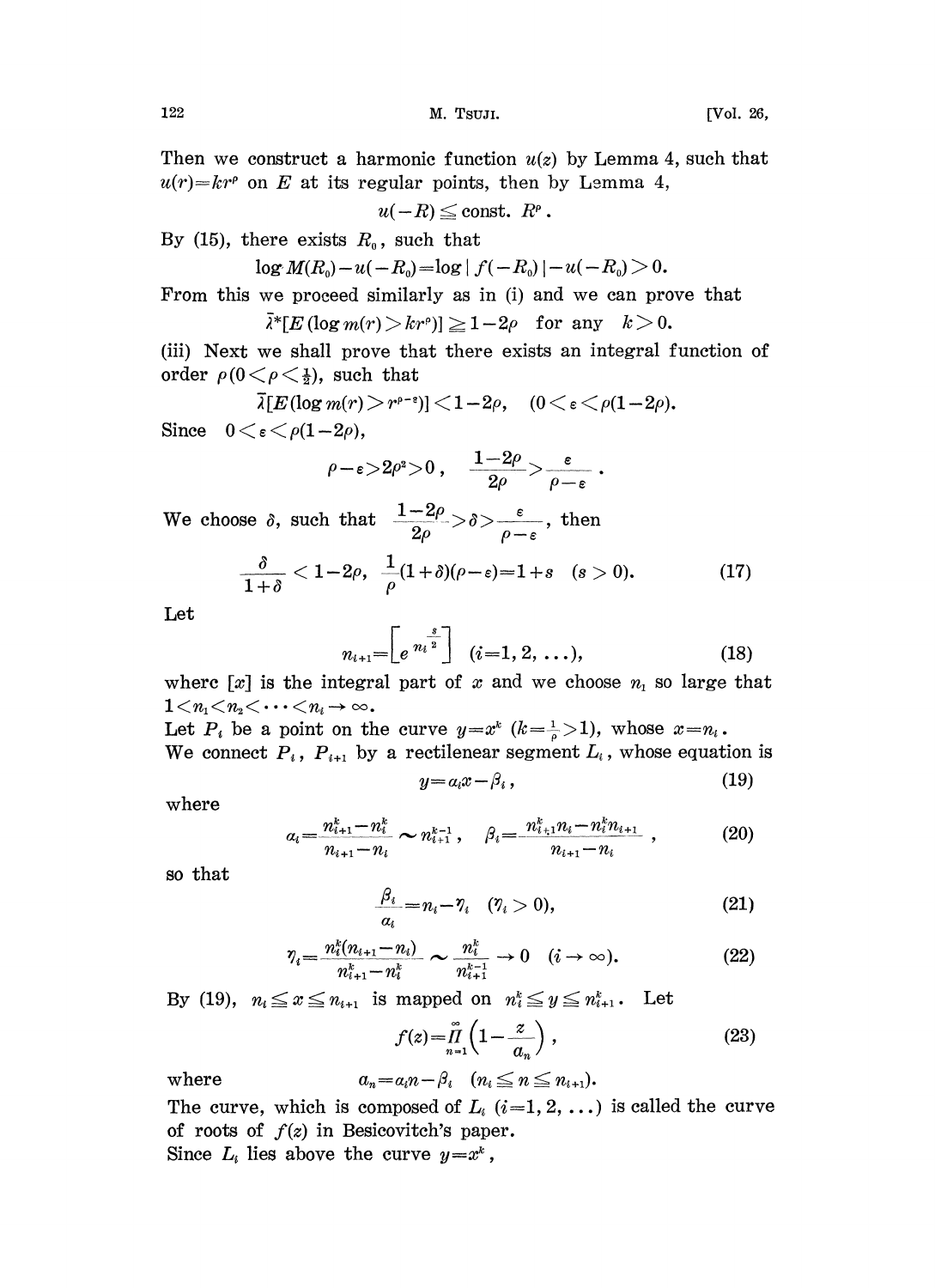No. 5.] Wiman's Theorem on Integral Functions of Order  $\langle \frac{1}{2} \rangle$ . 123

$$
a_n \ge n^k
$$
  $(n=1, 2, ...), a_{n_i} = n_i^k$   $(i=1, 2, ...),$ 

so that the convergence exponent of  $a_n$  is  $\frac{1}{k} = \rho$ , hence  $f(z)$  is an integral function of order  $\rho$  and

$$
m(r) = \prod_{n=1}^{\infty} \left| 1 - \frac{r}{a_n} \right| \tag{24}
$$

We shall prove that

$$
\bar{\lambda}\left[E(\log m(r) > r^{\rho-\varepsilon})\right] \leqq \frac{\delta}{1+\delta} < 1-2\rho.
$$

Let  $n_i^k \leq r \leq n_{i+1}^k$ , then

$$
r = a_i \tau - \beta_i \quad (n_i \leq \tau \leq n_{i+1}),
$$

so that

$$
\left|1-\frac{r}{a_n}\right|=\left|\frac{n-\tau}{n-\frac{\beta_i}{a_i}}\right|=\left|\frac{n-\tau}{n-n_i+\gamma_i}\right| \quad (n_i\leq n\leq n_{i+1}).
$$

Since  $\frac{r}{a_n}$  < 1 for  $n > n_{i+1}$ , we have by putting  $m = [\tau]$ , if  $\tau \leq n_{i+1} - 1$ 

$$
m(r) \leq \prod_{n < n_i} \left| \frac{a_n - r}{a_n} \right| \prod_{n_i}^m (\tau - n) \prod_{m+1}^{n_{i+1}} (n - \tau) \prod_{n_i}^{n_{i+1}} (n - n_i + \gamma_i) \\ \leq n_{i+1}^{kn_i} \frac{\Gamma(\tau - n_i + 1) \Gamma(n_{i+1} - \tau + 1) \Gamma(\gamma_i)}{\Gamma(\tau - m) \Gamma(m + 1 - \tau) \Gamma(n_{i+1} - n_i + 1 + \gamma_i)}.
$$

Since  $\Gamma(z)$  has a pole of the first order at  $z=0$ , we have from (22),

$$
\Gamma(\eta_i) \leq \text{const.} \frac{1}{\eta_i} \leq \text{const.} \; n_{i+1}^{k-1} \,,
$$

so that

$$
m(r) \leq \text{const.} \ n_{i+1}^{\kappa' n_i} \frac{\Gamma(\tau - n_i + 1)\Gamma(n_{i+1} - \tau + 1)}{\Gamma(n_{i+1} - n_i + 1 + \gamma_i)} \leq \text{const.} \ n_{i+1}^{\kappa' n_i} \frac{\Gamma(\tau - n_i + 1)\Gamma(n_{i+1} - \tau + 1)}{\Gamma(n_{i+1} - n_i + 1)} \qquad (k' = k + 1) .
$$

If  $n_i \leq \tau \leq n_i+1$ , or  $n_{i+1}-1 \leq \tau \leq n_{i+1}$ , then we have easily

$$
m(r) \leq \text{const.} \; n_{i+1}^{k \cdot n_i} \; . \tag{25}
$$

If  $n_i+1 \leq r \leq n_{i+1}-1$ , then by Stirling's formula,

$$
\varphi(\tau) = \frac{\Gamma(\tau - n_i + 1)\Gamma(n_{i+1} - \tau + 1)}{\Gamma(n_{i+1} - n_i + 1)} \leq \text{const.} \sqrt{\frac{(\tau - n_i)(n_{i+1} - \tau)}{n_{i+1} - n_i} \left(\frac{\tau - n_i}{e}\right)^{\tau - n_i} \left(\frac{n_{i+1} - \tau}{e}\right)^{n_{i+1} - \tau} / \left(\frac{n_{i+1} - n_i}{e}\right)^{n_{i+1} - n_i}} \leq \text{const.} \sqrt{n_{i+1}} \frac{(\tau - n_i)^{\tau - n_i} (n_{i+1} - \tau)^{n_{i+1} - \tau}}{(n_{i+1} - n_i)^{n_{i+1} - n_i}}.
$$

Since  $(\tau-n_i)^{\tau-n_i}(n_{i+1}-\tau)^{n_{i+1}-\tau}$  attains its maximum at  $\tau_0=\frac{n_i+n_{i+1}}{2}$  and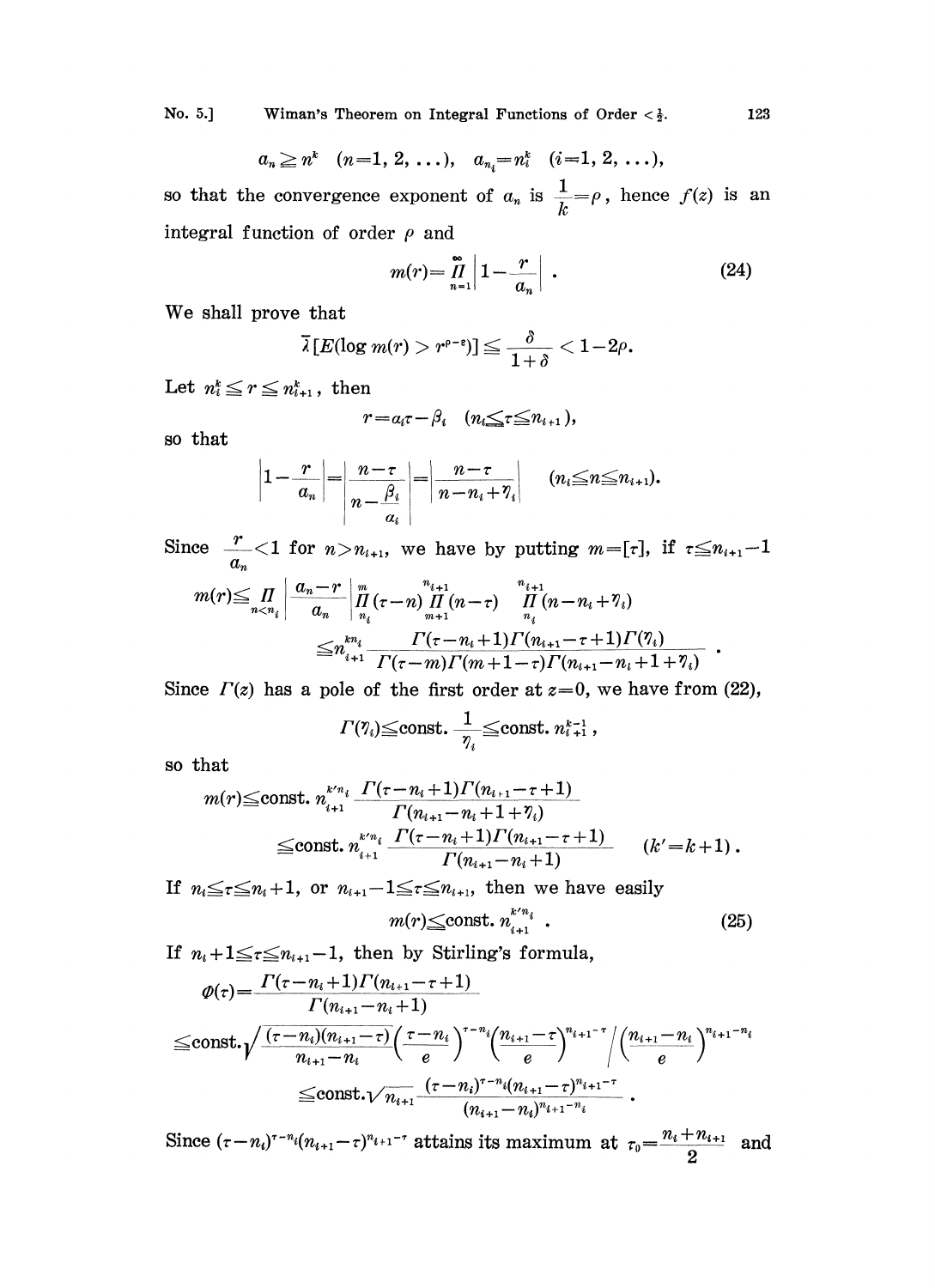its value at  $\tau_0$  is  $\left(\frac{n_{i+1}-n_i}{2}\right)^{n_{i+1}-n_i}$ , we have

$$
\phi(\tau) {\leq} \mathop{\rm const.}\nolimits {\sqrt {n_{i+1}}}\, /\, 2^{n_{i+1}-n_i}{\leq} \mathop{\rm const.}\nolimits \, ,
$$

so that for  $n_i \leq r \leq n_{i+1}^k$ ,

$$
m(r) \leq \text{const. } n_{i+1}^{k'n_i}, \qquad (26)
$$

or  $\log m(r) \leq \text{const.} \ n_i \log n_{i+1} \leq \text{const.} \ n_i^{1+\frac{s}{2}} < n_i^{1+s}$  $\stackrel{(1+\delta)(\rho-\epsilon)}{=} n_i^{k(1+\delta)(\rho-\epsilon)}$ 

Hence 
$$
\log m(r) \leq r^{\rho-\epsilon}
$$
 for  $n_i^{k(1+\delta)} \leq r \leq n_{i+1}^k$ , (27)  
so that  $E=E(\log m(r)) > r^{\rho-\epsilon}$ )

is contained in  $\{I_i\}$ , where  $I_i=[n_i^k, n_i^{k(1+\delta)}]$ . Now  $\sum_{\nu=1} \int_{I_{\nu}} \frac{dr}{r} = k\delta(\log n_i + \log n_{i-1} + \cdots + \log n_1) \leq k\delta(\log n_i + (i-1)\log n_{i-1}).$ Since  $n_i \geq n_{i-1}^2$ , we have  $i=O(\log \log n_i)$ , so that  $\frac{dr}{dt} \le k\delta(\log n_i + O(\log n_{i-1})^2) \le k\delta(\log n_i + O(\log\log n_i))^2$  $\leq k\delta(1 + \eta)\log n_i, \quad (\eta \rightarrow 0 \,\,\,\text{with} \,\,\, i \rightarrow \infty) \, .$ <br> $n_i^k \leq r \leq n_i^{k(1 + \delta)}$ ,

Hence if

log log log (+) <sup>1</sup> +3

From this we have

$$
\bar{\lambda}(E) {=} \overline{\lim_{r \to \infty}}\frac{1}{\log r} {\int_{\mathbb{B}(\mathsf{I},\; r)} \frac{dr}{r}} {\leq} \frac{\delta}{1+\delta} {<} 1{-}2\rho\;.
$$

### 5. Some remarks.

1. Let  $f(z)$  be an integral function of finite order  $\rho$  and D be a domain, which contains  $z=0$  and  $z=\infty$  lies on its boundary  $\Lambda$  and  $\log|f(z)| \leq k \log r$  ( $|z|=r$ ,  $k>0$ ) on A. We define  $\bar{\theta}(r)$  for D as in § 3. Let  $C: |z|=a$  be a circle contained in D and we choose a constant  $K>0$ , such that  $\log |f(z)| - k \log |z| - K < 0$  on C and  $\log M(a) + k \log a + K > 0$ . Let  $z_0$  be a point of D, such that  $\log|f(z_0)| - k \log|z_0| - K > 0$   $(|z_0| = r_0 > a)$ . Since  $\log M(r)$  is a convex function of  $\log r$  and  $\lim_{r \to \infty} \frac{\log M(r)}{\log r}$  $\log M(r) - k \log r > 0$  for large  $r > 0$ , hence by (6),

<sup>0</sup> <log f(zo) l- <sup>k</sup> log z0 I- K(log M(r) <sup>k</sup> log <sup>r</sup> + K)u,(zo) !2-- dr const.(log M(r) <sup>k</sup> log <sup>r</sup> + K)e 0 () (r <sup>&</sup>gt; 4ro).

From this we have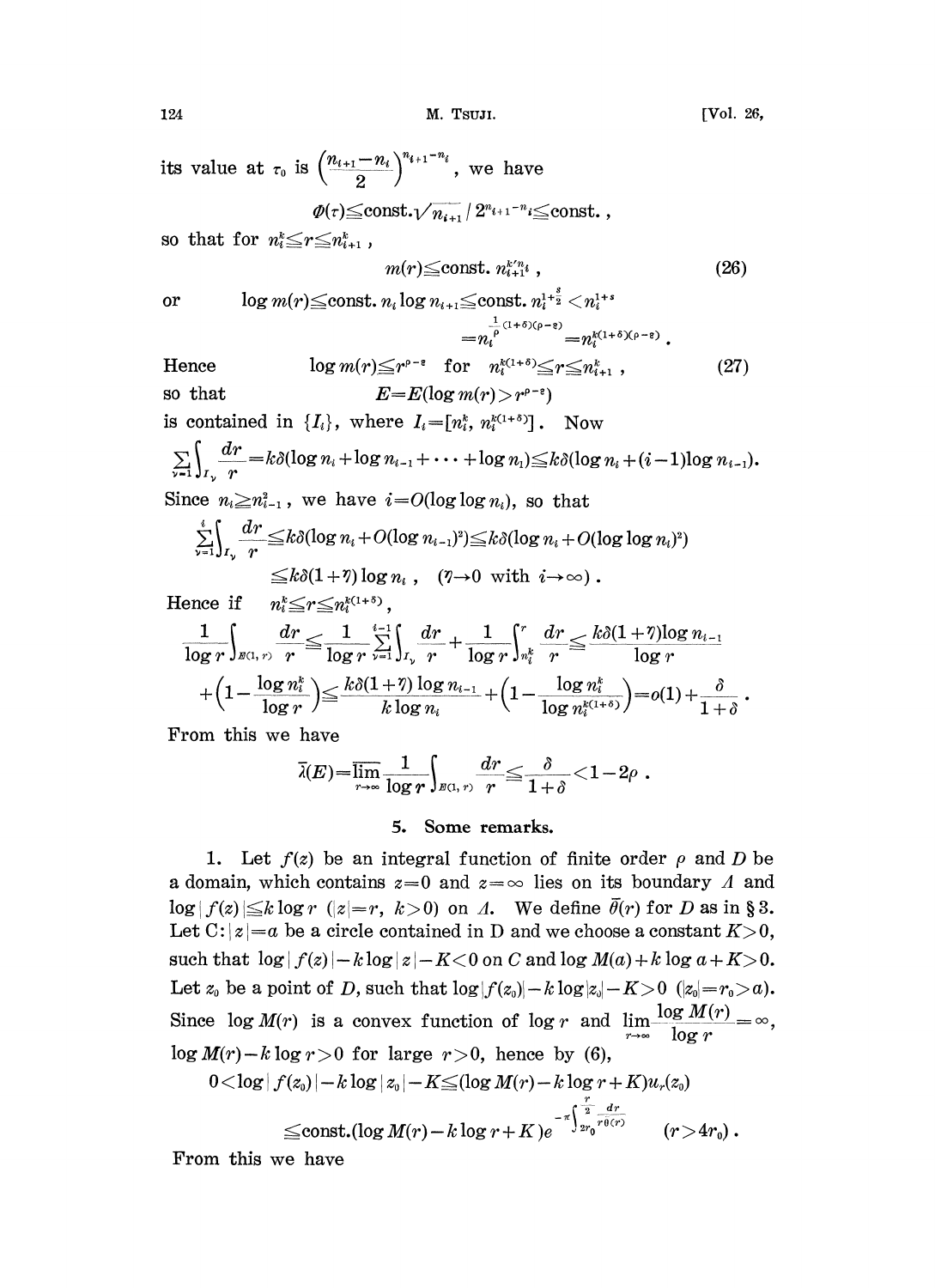No. 5.] Wiman's Theorem on Integral Functions of Order  $\langle \frac{1}{2} \rangle$ . 125

**Theorem 2.** Let  $f(z)$  be an integral function of finite order  $\rho$ and  $\log|f(z)| \leq k \log r$  (k > 0) on the boundary A of an infinite domain D, then

$$
\overline{\lambda}(A) = \overline{\lim}_{r \to \infty} \frac{2\pi}{\log r} \int_1^r \frac{dr}{r\overline{\theta}(r)} \leq 2\rho.
$$

**Theorem 3.** Let  $f(z)$  be an integral function of order  $\rho(0<\rho<\frac{1}{2})$ , then

 $\lambda[E(\log m(r)>k \log r)] \geq 1-2\rho>0 \quad (k>0)^5$ .

Let  $\varphi(r)$  be an increasing function of r, such that  $\overline{\lim_{r\to\infty}}\frac{\varphi(r)}{\log r} = \infty$ , then for any  $0\leq\rho\leq1$ , there exists an integral function of order  $\rho$ , such that

$$
\underline{\lambda}[E(\log m(r) > \varphi(r))] = 0.
$$

Proof. The first part follows from Theorem 2, since the set E of r, such that  $|z|=r$  meets A coincides with  $E=E(\log m(r)\leq k \log r)$ and  $\bar{\theta}(r) \leq 2\pi$  for  $r \in E$  and  $\bar{\theta}(r) = \infty$  otherwise. We shall prove the second part. We put  $k=\frac{1}{\rho}$ >1. Since  $\overline{\lim_{r\to\infty}}\frac{\varphi(r)}{\log r}=\infty$ , we can choose positive integers  $n_i$ , such that  $1 \leq n_1 \leq n_2 \leq \ldots \leq n_i \rightarrow \infty$ ,  $\frac{n_{i+1}}{n_i} \rightarrow \infty$  and  $\boldsymbol{k}$ 

$$
\frac{\varphi(n_{i+1}^{i+1})}{\log (n_{i+1}^{\overline{i+1}})} \geq (i+1)^2 n_i ,
$$
\nor

\n
$$
\varphi(n_{i+1}^{\frac{k}{i+1}}) \geq k(i+1) n_i \log n_{i+1} .
$$
\n(28)

With these  $n_i$ , we construct an integral function  $f(z)$  of order  $\rho$  as (23) in the proof of Theorem 1 (iii). Then for  $n_i^k \leq r \leq n_{i+1}^k$ , we have by (26), (28),

 $\log m(r) \leq \text{const.} \ n_i \log n_{i+1} \leq \varphi(n_{i+1}^{\frac{\kappa}{i+1}}) \leq \varphi(n_{i+1}^{\kappa \delta}) \qquad (0 < \delta < 1)$ , so that  $\log m(r) \leq \varphi(r)$  for  $n_{i+1}^{k^3} \leq r \leq n_{i+1}^k$ . Since

$$
\int_{I_i} \frac{dr}{r} = (1-\delta) \log n_{i+1}^k, \quad I_i = [n_{i+1}^{k\delta}, n_{i+1}^k],
$$

and  $\delta$  is arbitrary, we have  $\overline{\lambda}[E(\log m(r)\leq \varphi(r))]$ =1, so that  $\lambda[E(\log m(r) > \varphi(r))] = 0$ .

## 6. Dirichlet's problem with an unbounded boundary value.

1. Let D be a domain on the z-plane, which contains  $z=\infty$  on its boundary  $\Lambda$  and  $\varphi(z)$  be a given continuous function on  $\Lambda$ . In the usual Dirichlet's problem,  $\varphi(z)$  is assumed to be bounded. If  $\varphi(z)$  is unbounded, there exists, in general, no harmonic function in

<sup>5)</sup> M. Inoue 1.c. 3)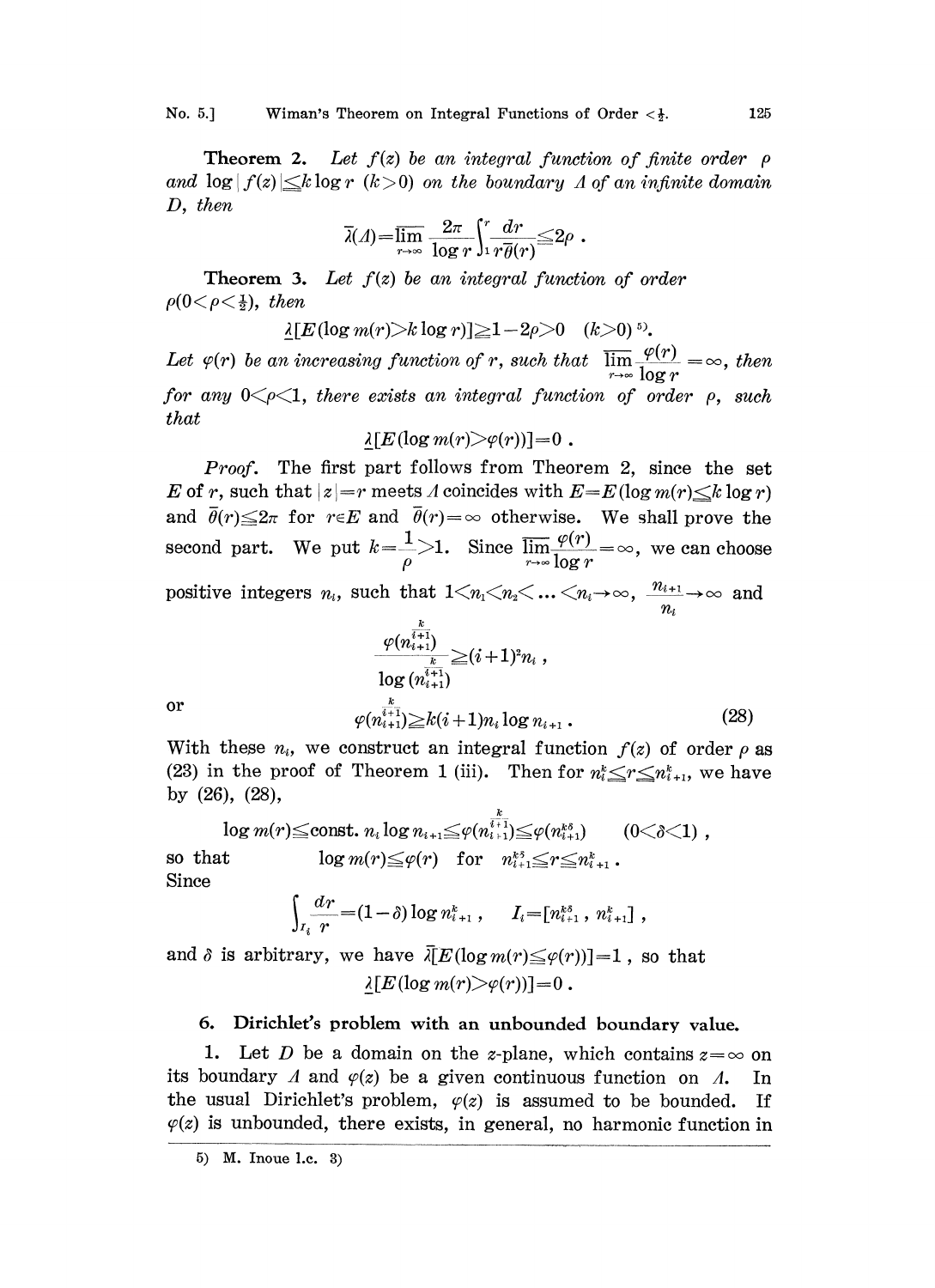126 M. Tsuji. [Vol. 26,

D, which assumes the value  $\varphi(z)$  on  $\Lambda$ . We consider a special case, where  $\varphi(z)=r^k$  ( $|z|=r$ ,  $k>0$ ) and shall prove

Theorem 4. (i) If

$$
\underline{\lambda}(A) = \lim_{\tau \to \infty} \frac{2\pi}{\log r} \int_1^r \frac{dr}{r\overline{\theta}(r)} > 2k, \quad (a = \frac{1}{2}\underline{\lambda}(A) - k > 0),
$$

then there exists a harmonic function  $u(z)$  in D, which assumes the value  $r^k$  at regular points of  $\Lambda$  and

$$
r^k{\leq}u(z){\leq}\text{const.}\ \frac{1}{r^{\alpha-3}}e^{\pi\int_1^2r\over r\overline{\theta}(r)}\qquad (|z|=r)\ \ in\ \ D
$$

for any  $\varepsilon > 0$ .

(ii) If 
$$
\underline{\lambda}^*(\Lambda) = \lim_{\overline{r/a \to \infty}} \frac{2\pi}{\log (r/a)} \int_a^r \frac{dr}{r\overline{\theta}(r)} > 2k,
$$
  
then 
$$
r^k \leq u(z) \leq \text{const. } r^k \quad in \ D.
$$

*Proof.* (i) Let  $D_r^0$ ,  $\bar{\theta}(r)$ ,  $u_r(z)$  be defined as in § 3. Then by (6),

$$
u_r(z_0) \leq \text{const.} \ e^{-\pi \int_{2r_0}^{\frac{r}{2}} \frac{dr}{r\bar{\theta}(r)}} \qquad (|z_0| = r_0, r \geq 4r_0) \ . \tag{29}
$$

By the hypothesis,

$$
\pi \Biggl\{\frac{dr}{r\bar{\theta}(r)} \geq k_1 \log r \qquad (k_1 > k, \ r \geq R_0) \ , \qquad (30)
$$

so that

$$
u_r(z_0) \leq \text{const. } e^{\pi \int_1^{2r} \frac{dr}{r \theta(r)}} e^{-\pi \int_1^{\frac{r}{2}} \frac{dr}{r \theta(r)}} \leq \text{const. } \frac{1}{r^{k_1}} e^{\pi \int_1^{2r_0} \frac{dr}{r \theta(r)}} (r \geq 4r_0). \quad (31)
$$

Let  $\Lambda_r$  be the part of  $\Lambda$ , which lies in  $|z| \leq r$  and  $v_r(z)$  be a harmonic function in D, such that  $v_r(z)=0$  on  $\Lambda_r$  and  $v_r(z)=1$  on  $\Lambda-\Lambda_r$  at its regular points. Then  $v_r(z) \le u_r(z)$  in  $|z| \le r$ , (32)<br>so that by (31) the integral regular points. Then

$$
v_r(z) \leq u_r(z) \qquad \text{in } |z| < r \tag{32}
$$

so that by (31) the integral

 $\ddot{\phantom{a}}$ 

$$
u(z) = k \int_0^\infty v_r(z) r^{k-1} dr \tag{33}
$$

converges and represents <sup>a</sup> harmonic function in D. We can prove similarly as the proof of Lemma 4, that  $u(z)=r^k$  on A at its regular points. Hence a harmonic function  $u(z)$ , which satisfies the condition of the theorem exists.

 $\overline{a}$ 

(ii). Let 
$$
z_0
$$
 ( $|z_0| = r_0$ ) be any point of *D*. Then by (31), (32), (33),

$$
u(z_0) = k \int_0^{4r_0} v_r(z_0) r^{k-1} dr + k \int_{4r_0}^{\infty} v_r(z_0) r^{k-1} dr
$$
  
\n
$$
\leq k \int_0^{4r_0} r^{k-1} dr + \text{const.} e^{-\int_1^{2r_0} \frac{dr}{r \theta(r)}} \int_{4r_0}^{\infty} \frac{dr}{r^{1+k_1-k}}
$$
  
\n
$$
\leq (4r_0)^k + \text{const.} \frac{1}{r_0^{k_1-k}} e^{-\int_1^{2r_0} \frac{dr}{r \theta(r)}}.
$$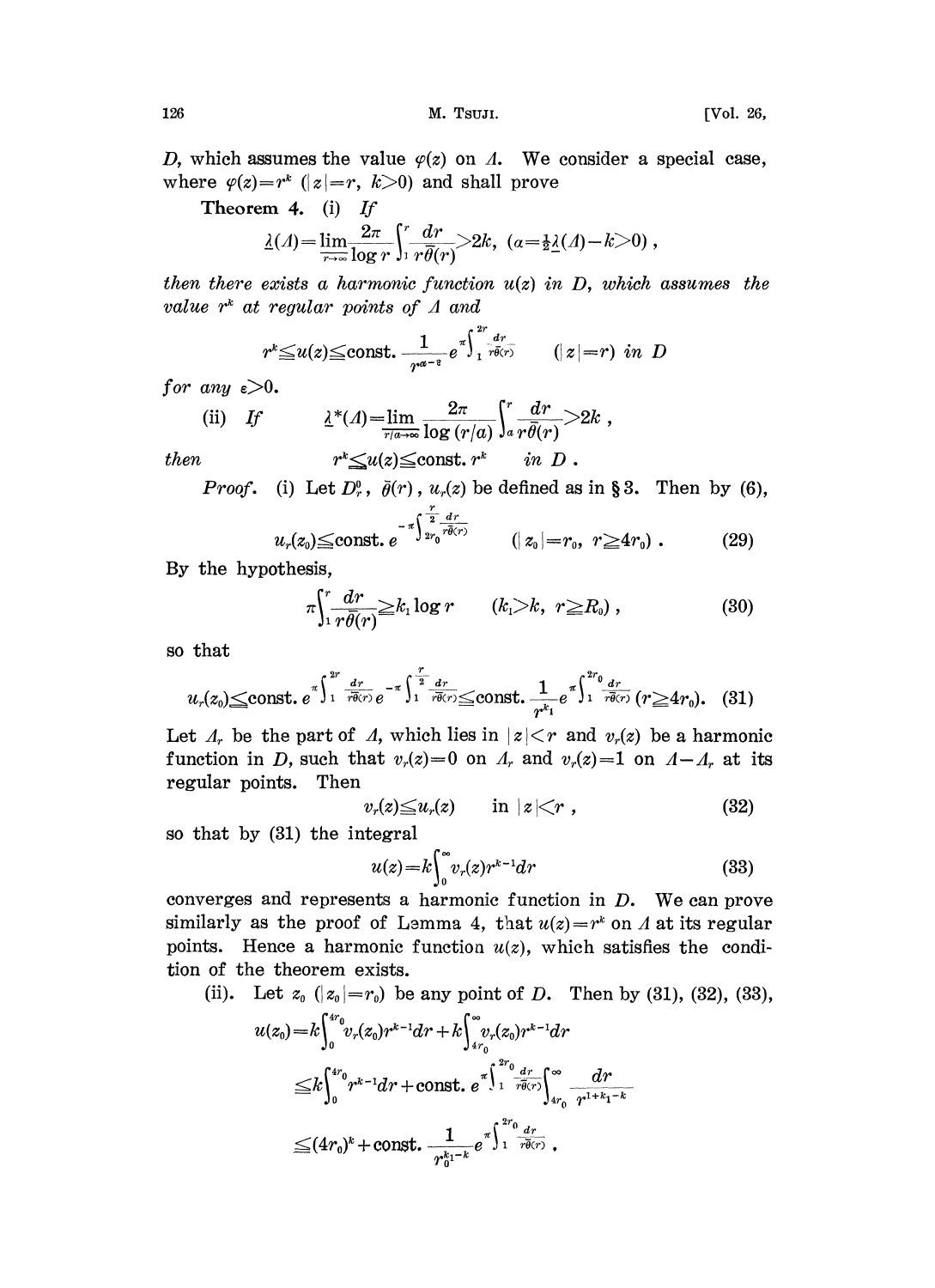No. 5.] Wiman's Theorem on Integral Functions of Order  $\langle \frac{1}{2} \rangle$ .

Since by (30)

$$
e^{\pi\int_1^{2r_\theta} \frac{dr}{r\overline{\theta}(r)}\geq (2r_0)^{k_1}} \qquad (2r_0 \geq R_0) ,
$$

we have

$$
u(z_0) \leq \text{const.} \, \frac{1}{r_0^{k_1-k}} e^{\pi \int_1^{2r_0} \frac{dr}{r \overline{\theta}(r)}} \, .
$$

Since  $k_1$  is any number, such that  $\frac{1}{2}\underline{\lambda}(\Lambda) > k_1 > k$ , we have

$$
u(z_0) \leq \text{const.}~\frac{1}{r_0^{\alpha-\varepsilon}}e^{x\int_1^{2r} \frac{dr}{r\theta(r)}}
$$

for any  $\varepsilon > 0$ .

(iii). Next we shall prove that  $r^* \le u(z)$  in D. Let  $V_R(z)$  be a harmonic function in  $D_R^0$ , such that  $V_R(z)=r^k$  ( $|z|=r$ ) on the whole boundary of  $D_R^0$ . Then since  $r^k$  is subharmonic, we have

$$
r^k {\leq} V_{\scriptscriptstyle R}(z) \quad \text{in} \ \ D^{\scriptscriptstyle 0}_{\scriptscriptstyle R} \ .
$$

Let  $u(z)$  be the harmonic function constructed in (i), we have by the maximum principle,

$$
\text{principle,}
$$
\n
$$
r^* \leq V_R(z) \leq R^k u_R(z) + u(z) \quad \text{in } D_R^0 \quad (R \geq r) \, .
$$

Since by (31),  $R^k u_n(z) \to 0$   $(R \to \infty)$ , we have  $r^k \le u(z)$  in D.  $(iv)$ . If

$$
\underline{\lambda}^*(\Lambda) = \lim_{\overline{r/a} \to \infty} \frac{2\pi}{\log (r/a)} \int_a^r \frac{dr}{r\overline{\theta}(r)} > 2k,
$$

then we can prove similarly as Lemma 4,

$$
u(z) \leq \text{const. } r^k \qquad \text{in } D.
$$

Hence our theorem is proved.

2. By means of the above theorem, we can prove similarly as Theorem <sup>1</sup> the following theorem.

**Theorem 5.** Let  $f(z)$  be an integral function of finite order  $\rho > 0$  and  $\log |f(z)| \leq r^{\rho-\epsilon}$  ( $\epsilon > 0$ ) on the boundary A of an infinite domain D, then

$$
\underline{\lambda}^*(\Lambda) = \lim_{\overline{r/a} \to \infty} \frac{2\pi}{\log(r/a)} \int_a^r \frac{dr}{r\overline{\theta}(r)} \leq 2\rho.
$$

Compare this theorem with Theorem 2.

If  $f(z)$  is of regular growth, such that

$$
\lim_{r\to\infty}\frac{\log\log M(r)}{\log r}=\rho,
$$

then the set  $log|f(z)| > r^{p-\epsilon}$  contains an infinite domain for any then the set  $\log|f(z)| > r^{p-\epsilon}$  contains an infinite domain for any  $\epsilon > 0$ . As an application of Theorem 5, we shall prove the following two theorems.

**Tehorem 6.** Let  $f(z)$  be an integral function of finite order  $\rho > 0$ and  $\varLambda$  be the closed set of points, such that  $\log|f(z)| \leq r^{\rho-\epsilon}$  ( $|z| = r$ ,

$$
127\\
$$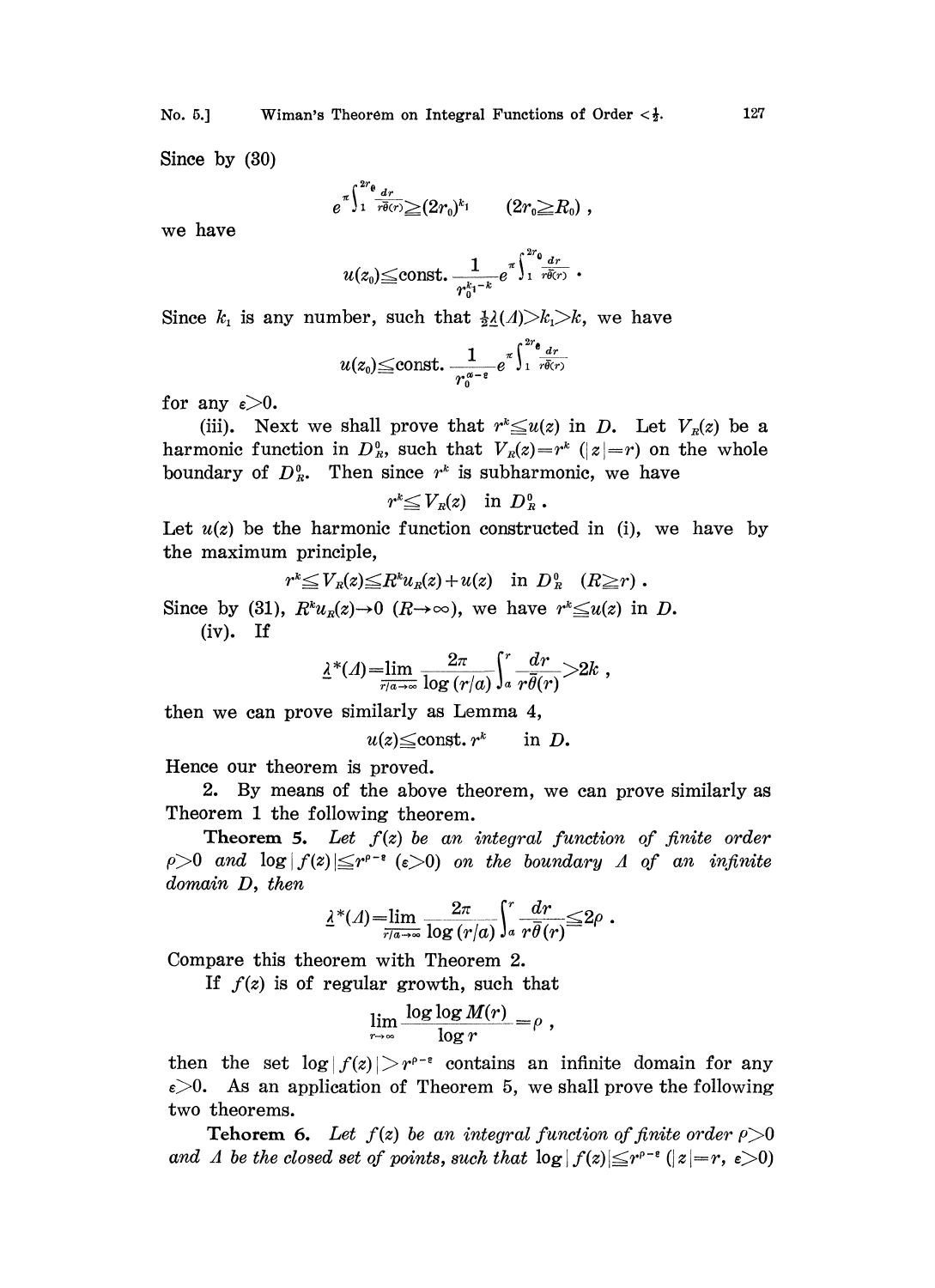and  $\Lambda_{\theta}$  be the intersection of A with a half-line: arg  $z=\theta$ . Then  $\lambda^*(\Lambda_{\theta}){\leq}2\rho$ .

*Proof.* Since  $\log |f(z)| \leq r^{\rho-\epsilon}$  on  $A_{\theta}$ , if we apply Theorem 5 to outside of  $A_{\theta}$ , then we have our theorem, since  $\overline{\theta}(r) = 2\pi$ , when the outside of  $\Lambda_{\theta}$ , then we have our theorem, since  $\bar{\theta}(r)=2\pi$ , when  $|z|=r$  meets  $\Lambda_{\theta}$  and  $\bar{\theta}(r)=\infty$  otherwise.

**Theorem 7.** Let  $f(z)$  be an integral function of finite order  $\rho > 0$  and  $M(r) = \text{Max.} |f(z)|$ . Then and  $M(r) = \max_{|z| = r} |f(z)|$ .

$$
\bar{\lambda}^*[E(\log M(r) > r^{\rho-\epsilon})] = 1
$$

for any  $\varepsilon > 0$  and for any  $0 < \rho < \infty$ , there exists an integral function of order p, such that

$$
\bar{\lambda}[E(\log M(r){>}\,r^{\rho-e})]{<}1\,,\quad 0{<}\varepsilon{<}\mathrm{Min.}\left(\frac{\rho^2}{1+\rho}\;,\;\;\frac{\rho}{2}\right).
$$

 $Proof.$  (i). Let

$$
E = E(\log M(r) \leq r^{\rho_1}) \qquad (\rho_1 = \rho - \varepsilon) , \qquad (34)
$$

then  $E$  consists of a countable number of disjoint closed intervals  $I_{\nu}=[r_{\nu}, r_{\nu}'] \ (\nu=1, 2, ...)$  and

$$
\log|f(z)| \leq r^{\rho_1} \qquad (|z| = r)
$$

in the closed ring domain  $\Delta_{\nu}: r_{\nu} \leq |z| \leq r_{\nu}'$ .

We construct a canal in  $\Delta_{\nu}$ , such that we take off from  $\Delta_{\nu}$  its part:  $|\arg z| < \delta$ ,  $r_{\gamma} \leq |z| \leq r'_{\gamma}$  and  $\Delta_{\gamma}^{0}$  be the remaining closed domain and put  $\Delta = \sum_{\alpha=1}^{\infty} \Delta_{\alpha}^0$  and let D be the complementary set of  $\Delta$ . Then D is a connected infinite domain and  $\log |f(z)| \leq r^{p_1}$  on its boundary A. Hence by Theorem 5

$$
\lim_{\overline{r/a\to\infty}}\frac{2\pi}{\log\left(r/a\right)}\!\int_a^r\!\frac{dr}{r\bar{\theta}(r)}\!\!\leq\!\!2\rho\;.
$$

Since  $\bar{\theta}(r)=2\delta$  for  $r \in E$  and  $\bar{\theta}(r)=\infty$  otherwise, we have

$$
\lambda^*(E) = \lim_{\overline{r/a} \to \infty} \frac{1}{\log(r/a)} \int_{B(a, r)} \frac{dr}{r} \leq \frac{\rho}{\pi} 2\delta,
$$

so that for  $\delta \rightarrow 0$ , we have  $\lambda^*(E)=0$ , hence

$$
\bar{\lambda}^*[E(\log M(r)) > r^{\rho-\epsilon}] = 1.
$$

(ii). Next we shall prove that for any  $0 < \rho < \infty$ , there exists an integral function of order  $\rho$ , such that

$$
\bar{\lambda}[E(\log M(r) > r^{\rho-\epsilon})] < 1 , \quad 0 < \epsilon < \text{Min.}\left(\frac{\rho^2}{1+\rho} , \frac{\rho}{2}\right).
$$

First suppose that  $0 < \rho < 1$  and  $0 < \varepsilon < \frac{\rho^2}{1+\rho}$ , then

$$
\rho-\varepsilon>\frac{\rho}{1+\rho}>0\;,\quad \frac{1}{\rho}(1+\rho)(\rho-\varepsilon)=1+s\quad (s>0).
$$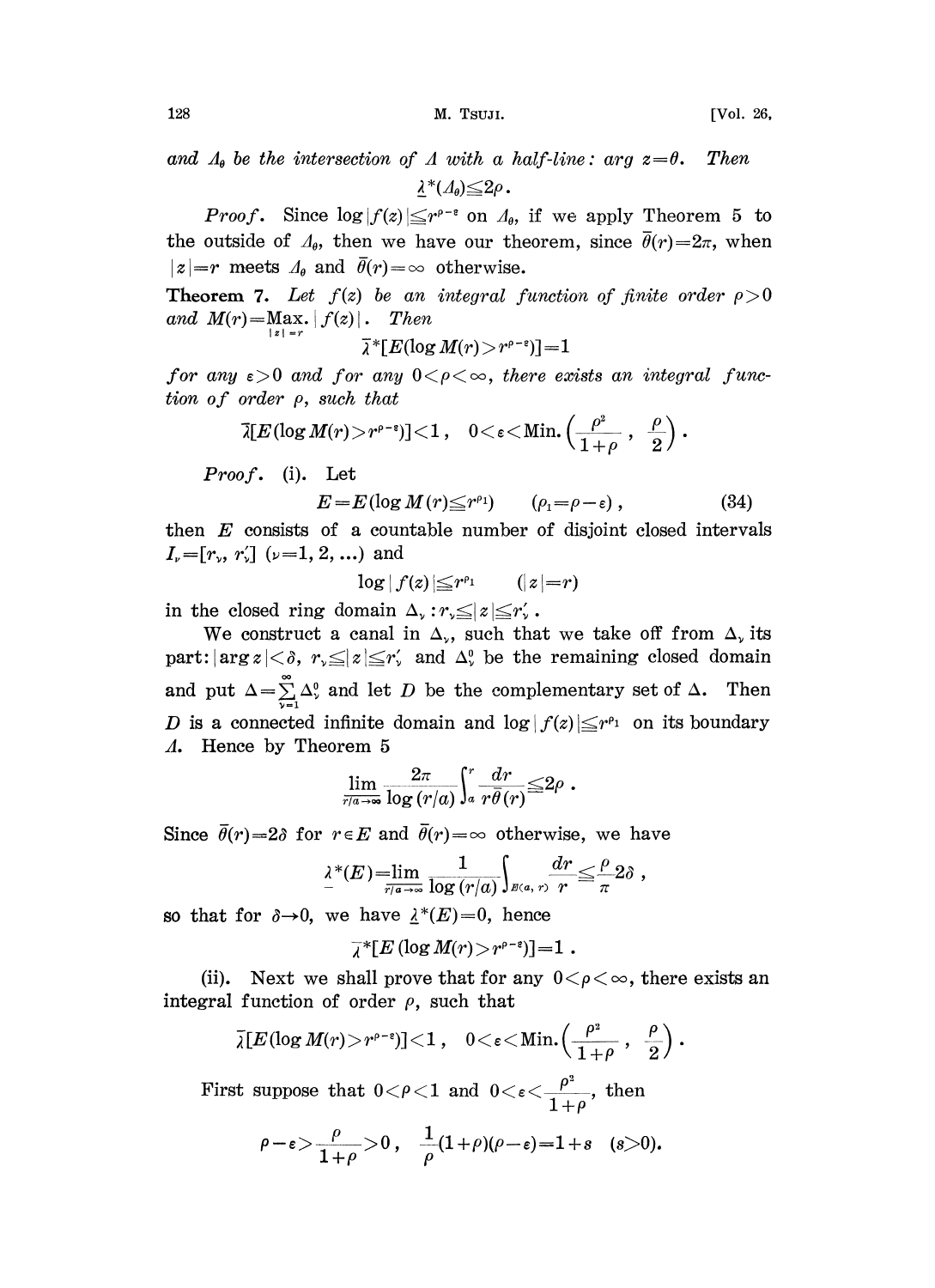With this  $s > 0$ , we construct an integral function  $f(z)$  of order  $\rho$ as (23) in the proof of Theorem 1 (iii). Let

$$
n_i^{k+1} \le r \le n_{i+1}^{k-1} \qquad (k = \frac{1}{\rho} > 1) , \qquad (35)
$$

then

$$
M(r) = \prod_{n < n_i} \left(1 + \frac{r}{a_n}\right) \prod_{n=1}^{n_{i+1}} \left(1 + \frac{r}{a_n}\right) \prod_{n > n_{i+1}} \left(1 + \frac{r}{a_n}\right) = \prod_{1} \cdot \prod_{2} \cdot \prod_{3} \,. \tag{36}
$$

:Now

$$
\Pi_1 \leq (2n_{i+1})^{kn} \quad . \tag{37}
$$

Since 
$$
a_n = a_i n - \beta_i
$$
,  $a_{n_i} = n_i^k$ ,  $a_i \sim n_{i+1}^{k-1}$ ,  
\n
$$
\log \Pi_2 = \sum_{n_i}^{n_{i+1}} \log \left( 1 + \frac{r}{a_n} \right) \le \log \left( 1 + \frac{r}{a_{n_i}} \right) + \int_{n_i}^{n_{i+1}} \log \left( 1 + \frac{r}{a_i x - \beta_i} \right) dx
$$
\n
$$
\le \log \left( 1 + \frac{r}{n_i^k} \right) + \int_{n_i}^{n_{i+1}} \frac{r}{a_i x - \beta_i} dx \le k \log n_{i+1} + \frac{r}{a_i} \log \frac{n_i^k}{n_i^k}
$$
\n
$$
\le k \log n_{i+1} + \text{const.} \frac{n_i^{k-1}}{n_i^{k-1}} \log n_{i+1} \le \text{const.} \log n_{i+1}.
$$
\n(38)

Similarly for  $j \geq i+1$ ,

$$
\begin{aligned} &\sum_{n_j}^{n_{j+1}}\log\Big(1+\frac{r}{a_n}\Big)\!\!\leq\!\!\log\Big(1+\frac{r}{n_j^k}\Big)\!+\!\frac{r}{a_j}\!\log\frac{n_{j+1}^k}{n_j^k} \ &\leq\!\! \text{const.}\;r\Big(\frac{1}{n_j^k}+\frac{1}{n_{j+1}^{k-1}}\log n_{j+1}\Big)\!\!\leq\!\text{const.}\;\frac{r}{n_j^k}\;, \end{aligned}
$$

so that

$$
\log \Pi_{3} \leq \text{const.} \ r \sum_{\nu=1}^{\infty} \frac{1}{n_{i+\nu}^{k}} \ .
$$

Since  $n_{i+1} \geq 2n_i$ ,  $n_{i+\nu} \geq 2^{\nu-1}n_{i+1}$ , we have

$$
\log \Pi_{3} \leq \text{const.} \frac{r}{n_{i+1}^{k}} \sum_{\nu=0}^{\infty} \frac{1}{2^{k\nu}} \leq \text{const.} \frac{r}{n_{i+1}^{k}} \leq \text{const.} \frac{n_{i+1}^{k-1}}{n_{i+1}^{k}}
$$

$$
= \text{const.} \frac{1}{n_{i+1}} \to 0 . \tag{39}
$$

Hence from  $(37)$ ,  $(38)$ ,  $(39)$ ,

$$
\log M(r) \leq \text{const.} \ n_i \log n_{i+1} \leq \text{const.} \ n_i^{1+s/2} < n_i^{1+s} \\ = \! n_i^{(k+1)\ell\rho - \varepsilon} \!\!\! \leq \! r^{\rho - \varepsilon} \quad \text{for} \quad n_i^{k+1} \!\!\leq \! r \! \leq \! n_{i+1}^{k-1} \!\! .
$$

so that  $E=E(\log M(r)>r^{\rho-\epsilon})$  is contained in  $\{I_i\}$ , where  $I_i=[n_i^{k-1}, n_i^{k+1}]$ . Since

$$
\int_{I_i} \frac{dr}{r} = \frac{2\rho}{1+\rho} \log n_i^{k+1} ,
$$

we have similarly as the proof of Theorem 1 (iii),

$$
\bar{\lambda}(E){=}\overline{\lim_{r\to\infty}}\frac{1}{\log r}\!\!\int_{\mathbb{R}(1,\,r)}\!\frac{dr}{r}\!\leq\!\frac{2\rho}{1\!+\!\rho}\!<\!1\;.
$$

Next suppose that  $1 \leq \rho < \infty$ . We choose a rational number